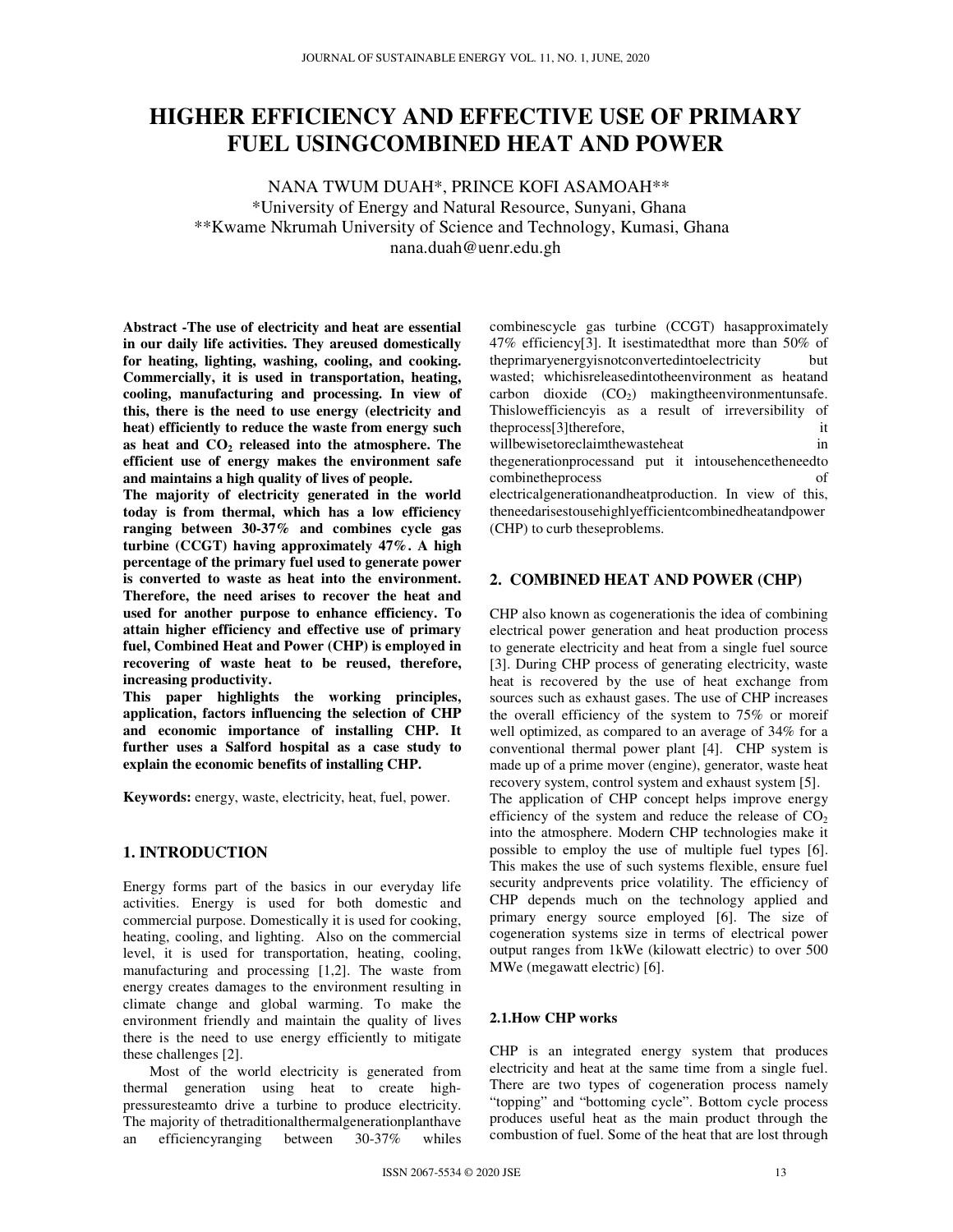the exhaust is recoveredto generate power [7]. On the other hand, in topping cycle process the fuel is used to generate electricity first and the waste heat isretrieved to produce useful thermal energy [7]. The prime mover of CHP through the process of combustion produces mechanical power to drive the shaft of the generator. The types of fuel which are mainly used in the combustion process is coal, oil, diesel, solid waste, and natural gas (NG) of which NG is mostly used recently [6]. The energy in the fuel is released as heat by burning them in a furnace. The energy generated is used to boil water to produce steam, which is pressurized and expanded across the turbine to drive the generator to produce electricity [8]. The hot gas (steam) after turning the turbine passes through the system's exhaust. The heat in the steam through the exhaust is recovered by the heat exchanger and transferred to a boiler. The steam is cooled to water after the exchange and it is pumped back to repeat the cycle.

## **2.2.Application of CHP**

The classification of CHP is based on the types of application, fuel and prime mover used. Generally, CHP is used to generate electricity and heat [6]. The ratio of heat to power needed in various buildings varies depending on its use, therefore, CHP are sized to meet the base heat demand of the building $[6,3]$ . If there is an additional need for electricity it is supplied from the utility grid or when there is an excess of electricity it can be export to the grid [3]. Utilization of "waste" heat is essential in CHP therefore the overall efficiency of the system will be low if the recovery process is not effective. In view of this CHP is install in buildings that demand heat all-year round. Examples of such buildings are leisure centers, swimming pools, hostels, hospital, and residential establishments. Buildings like offices, which have a cooling load, at most of the times of the year are unsuitable for the installation of the cogeneration system [3].

# **3. FACTORS THAT INFLUENCE THE SELECTION OF CHP**

A lot of factors are considered when considering the viability of CHP system. An initial feasibility study is done before the installation of CHP system; the study is done to estimate the cost saving and financial returns upon installing the suitable cogeneration plant [10]. In addition, the time taken to recoup cost of installation of CHP should be investigated. Also, the study should determine the site conditions to know if it is conducive to install the plant [4]. The efficiency of all loads in the building should be high to ensure the appropriate system capacity sizing before considering the use of CHP [4].

## **3.1. Thermal and electrical requirement**

It is essential to understand the buildings thermal and electrical requirement when installing CHP system [4][11]. Since cogeneration generates both heat and electric power simultaneously, the facility's electrical power and thermal daily, weekly, seasonal and future needs are assessed. This is assessed by collecting past consumption data from the site utility bills. The data can be used to predict the future consumption of the building [10]. Energy demand of most facilities are not static but changes over the period as a result of addition of needed equipment or changes in the demand for old ones. Therefore, it is necessary to consider anticipated immediate demand in sizing CHP plant [10].

Despite considering the electricity and heat demand of the building, it is practical and economical to size the system to meet the base heat demand of the facility. Oversizing of the system will lead to the wastage of recovered thermal energy- resulting in low efficiency and energy bills savings of the system [4].

## **3.2. Operating hours of the facility**

It is important to consider the operating hours of the facility. It is vital to consider the duration in which the facility will use the output of CHP system. It is desirable for CHP system to run for longer hours at high efficiency [4,10]. It is estimated that to achieve payback of the cost of three (3) to four (4) years after installing CHP system, the system should operate for approximately ranging between 4500 to 6000 hours per year that it is necessary to operate it for 12.3 to 16.5 hour per day for a year[3].

## **3.3. Economic Factor**

Economic factor is one of the factors to be looked at when considering the installation of CHP plant. Firstly, the electricity and fuel cost of the building should be known [11]. This is achieved by reviewing the site energy consumption over a period mostly twelve (12) months [10,11]. Also, the operational and capital cost of CHP system should be determined and compared to the facility's consumption rate. The operational and capital cost of cogeneration plant is significantly higher than that of the traditional boilers [3]. It is very instrumental to investigate the payback period after the installation of CHP system. The result is the basis to determine if the installation of CHP system is economically favorable. The payback period is mostly between three (3) to seven (7) years and depends on the capital cost per kW, CHP overall efficiency and how long the system will be operating [4].

In addition, the spark spread is one of the key factors to determine the economic favorability when considering the installation of CHP plant [4]. The annual average cost of gas in \$/MMBtu is compared to the annual average electricity cost in \$/MMBtu to find the spark spread. Spark spread refers to the price difference between the cost of electricity and fuel of the facility [11]. If the spark speed of CHP is greater than \$12/MMBtu then the system has great potential for favorable payback [11].

Again, the cost of synchronizing the CHP system the utility grid should also be considered. The cost mainly involves the installation of electrical switches and sometimes exportmeters [3]. Itis therefore economically viable if the retail electricity price is high but the cost of running the CHP unit in generating electrical power is relatively low [4]. If this is not the case then it is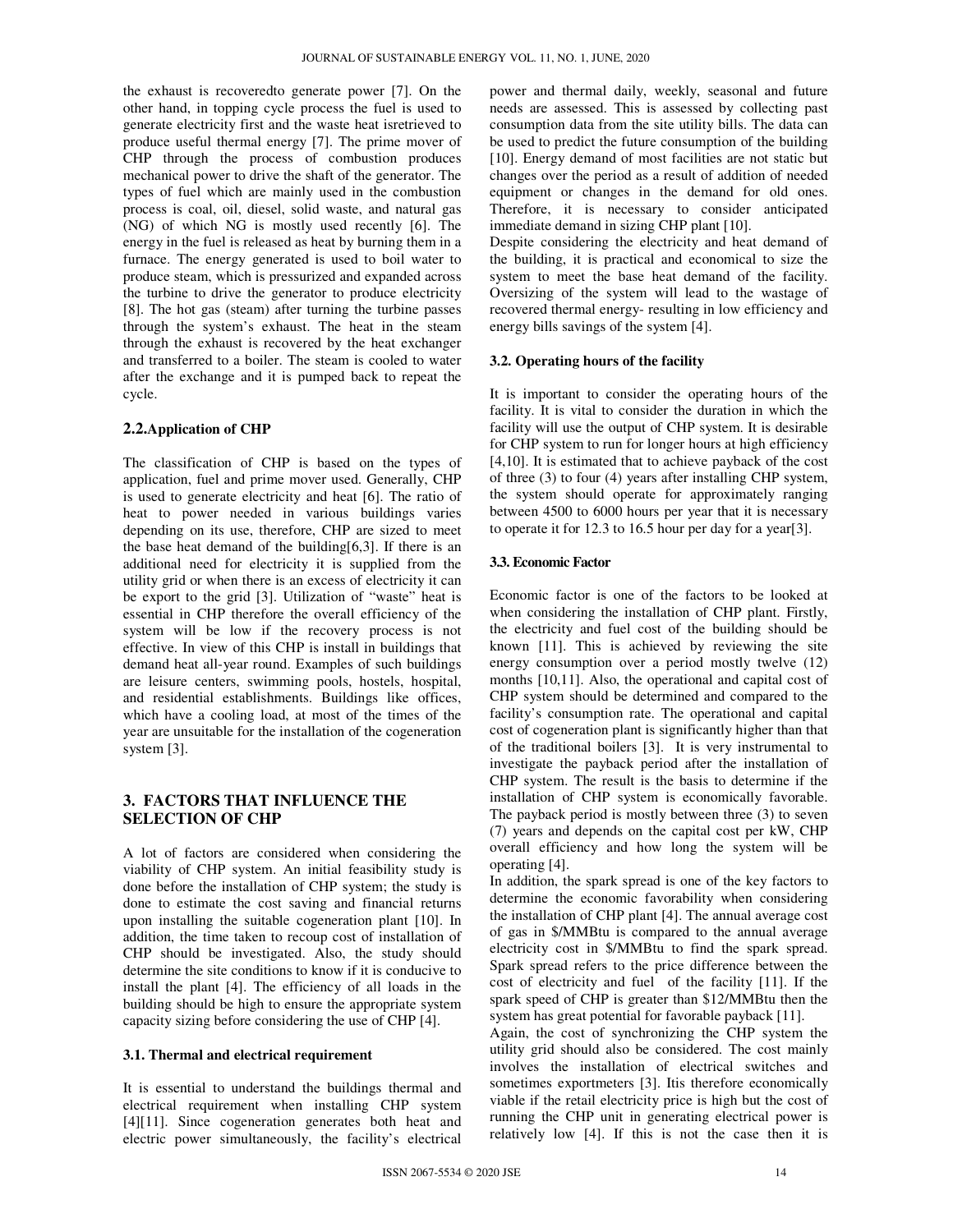economically sound to size the unit to meet the base electrical load. Another factor that should be considered is the dimension and weight of the plant and the facility space available [10].

# **4. SELECTING PRIME MOVER FOR CHP PLANT**

When data on energy and cost have been collected, the next step is to select a suitable CHP system. The type of prime mover for CHP plant is one of the main factors considered. The criteria that are factored into account when choosing a prime mover for CHP plant are; operating hours, maintenance requirement, type of fuel required and the capacity limit.

#### **4.1 Steam turbines**

This type of prime mover is suitable when the electrical base load of the facility is 250 kWe or more and the facility has a ratio of heat to power demand ranging from 3:1 to 10:1. Also, steam turbines are appropriate when there is an availability of relatively cheap fuel, least mechanical maintenance needed and sufficient plot space [10,3].

## **4.2 Steam turbines**

In most cases gas turbines are suitable if there is a continuous demand of power with 3:1 heat to power ratio and the facility has an electric power load greater than 1MWe [10]. Again, gas turbine is fitting when there is the availability of natural gas, high demand for high or medium pressurized gas and the need for less frequent maintenance [10]. nomically sound to size the unit to meet the base<br>trical load. Another factor that should be considered<br>ee dimension and weight of the plant and the facility<br>ce available [10].<br>**SELECTING PRIME MOVER FOR CHP**<br>**SELECTING PR** 

### **4.3 Reciprocity engine generators**

Reciprocity engines are appropriate if there is non continuous power demand; the electrical load is less than 1MWe and when low-pressure steam is demanded. Also at sites where Natural gas (NG) is not available and the heat to power demand ratio is low reciprocity engines are suitable [10]. The prime mover requires constant change of oil and filter hence high maintenance. en low-pressure steam is dema<br>Vatural gas (NG) is not availa<br>emand ratio is low reciprocity

# **5. BENEFITS OF INSTALLING CHP INSTALLING**

The increase in CHP systems at homes and industries has environmental and economic benefits. The main environmental benefit of using CHP systems is the reduction of emission of  $CO<sub>2</sub>$  and other harmful gases including nitrogen oxide and Sulphur dioxide [4,12]. For instances, it can be estimated that a gas turbine CHP plant with capacity of 5MW and 75 percent overall efficiency caused 50 percent reduction in the release of  $CO<sub>2</sub>$  into the atmosphere as compared to natural gas instances, it can be estimated that a gas turbine CHP plant with capacity of 5MW and 75 percent overall efficiency caused 50 percent reduction in the release of  $CO<sub>2</sub>$  into the atmosphere as compared to natural gas bo percent efficiency. Following the above estimation CHP systems are capable of reducing the emission of  $CO<sub>2</sub>$  by s at homes and industries has<br>bomic benefits. The main<br>using CHP systems is the<br> $10<sub>2</sub>$  and other harmful gases<br>d Sulphur dioxide [4,12]. For

approximately  $4,000$  metric tons per MW  $[4]$ .

Secondly, reduction of energy cost is the main economical factor in the installation of CHP systems. When CHP unit is properly sized it provide lower energy cost as compared to the cost of electricity by utility companies and boiler fuel cost [12]. In clean energy solution report by environmental protection agency (EPA) U.S. published in August 2012, it was estimated that with the installation of 40GW of CHP, energy users will save \$10 billion a year in relation to the existing energy sources used [12]. Also, employing the use of CHP in energy intensive industries such as food and drink manufacturing industries may save approximately 40% of their energy bills and also reduce carbon emission significantly. CHP may be used in conjunction with an absorption chiller, to provide refrigeration, heat, and electricity. This process is called combined cooling, heat, and power (CCHP) or Trigeneration Secondly, reduction of energy cost is the main economical factor in the installation of CHP systems.<br>When CHP unit is properly sized it provide lower energy cost as compared to the cost of electricity by utility companies

# **6. CASE STUDY**

The case study is based on the Christie unit in Salford royal NHS foundation trust. Christie unit is a specialist center at Salford hospital, which is part of a unique network of radiotherapy centers. It is established to treat cancer patients from Salford, Wigan and Bolton in the UK [13].

In order for the building to meet the mandatory building regulations, the building demands very high energy therefore, there is the need to produce heat and power at high efficiency to meet the facility demand. The site has annual electricity and heat demand of 430,578kWh and 186,071kWh respectively. The annual gas consumption is 232,589kWh with electricity and gas prices for 88% are 11.5667p/kWh and 3.1208p/kWh respectively. Also, electricity and gas price for the remaining 12% are 10.3362p/kWh and 2.7888p/kWh respectively. A 15kWe/30kWth loadTracker CHP is installed to supply 92 percent of the site heat demand and 20 percent of electrical demand [14]. If CHP is installed to replace the conventional separate system how much energy cost is saved per year. A) U.S. published in August 2012, it was estimated with the installation of 40GW of CHP, energy users used [12]. Also, employing the use of P in energy intensive industries such as food and facility manufacturing industri

#### **CHP data [5]:**

Electrical output=15kW Thermal output = 30KW Electrical efficiency = 30% Thermal efficiency =  $62\%$ Overall efficiency (η)=  $92%$ Fuel = natural gas, propane, butane Considering the two options as follows;

#### **Using the conventional system**:

Data: Annual electricity demand  $(E_D) = 430,578kWh$ Heat demand  $(H_D) = 186,071$  kWh Gas Consumption  $(G_c) = 232,589$ kWh If the number of hours in the year  $(N<sub>hr</sub>) = 8760$ hr, Electricity demand per hour (E<sub>Dh</sub>),<br>  $\frac{EB}{2} = \frac{430,578}{324} = 49.2kW$  $N_{hr}$ 8760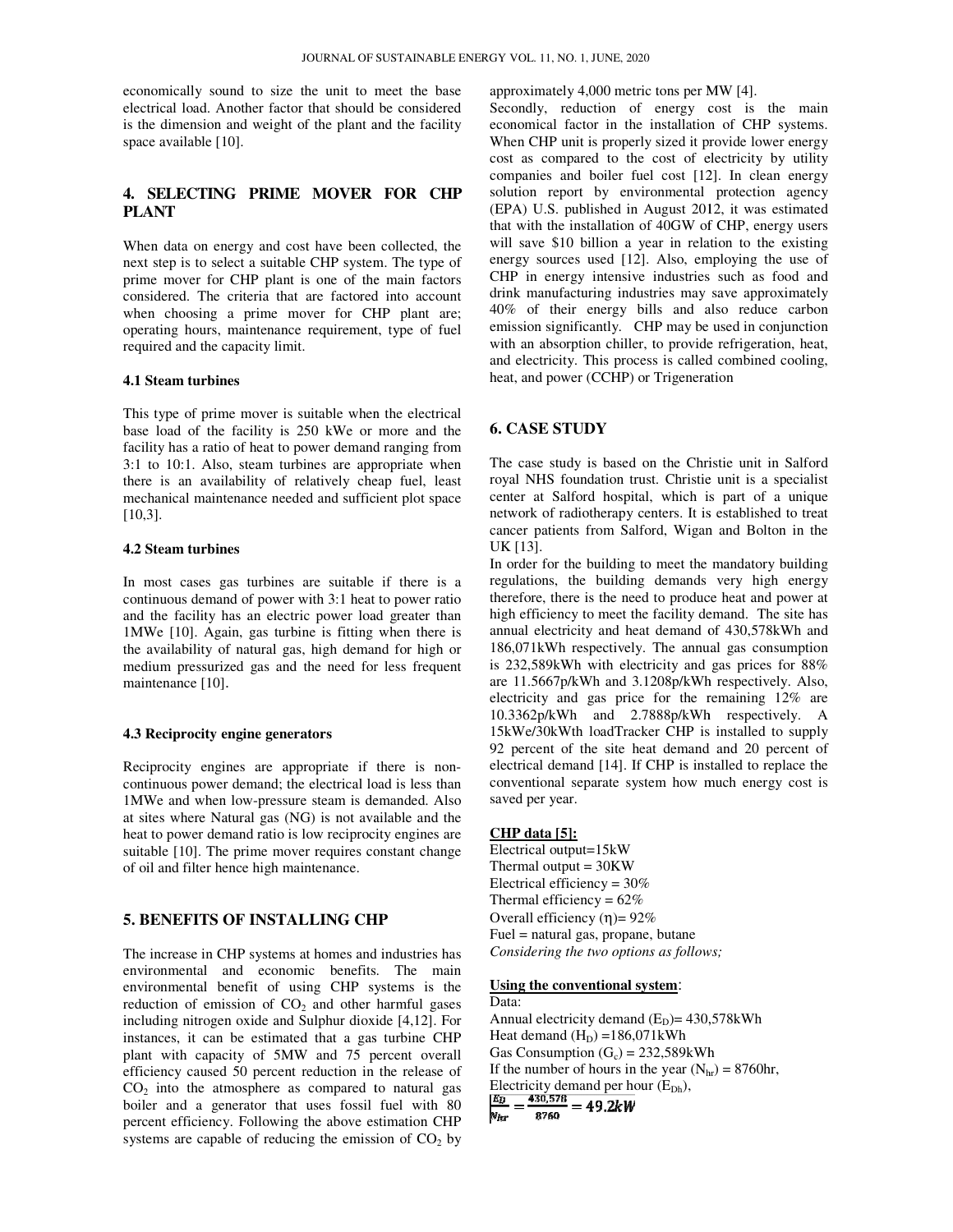Heat demand per hour  $(H_{Dh})$ ,  $\frac{\mu_{Dh}}{M_{hr}}$  =

The cost of electricity per hour (88%) in £=<br> $\frac{\text{p}_{88} \times 49.2 \times 11.5667}{1} = \text{f}$ 

The cost of electricity per hour (12%) in £=<br>  $\frac{0.12 \times 492 \times 10.3362}{2000}$  = cn c The cost of electricity per hour (88%) in £=<br>  $\frac{0.88 \times 492 \times 11.5667}{100} =$  £5<br>
The cost of electricity per hour (12%) in £=<br>  $\frac{0.12 \times 492 \times 10.3362}{100} =$  £0.6<br>
The total cost of electricity per hour = 5 + 0.6 = £5.6

$$
100 - 20.6
$$
  
The total cost of electricity per h

The total cost of electricity per year =  $5.6 \times 8760 =$ £49,056 year =  $5.6 \times 8760 =$ <br>
er hour =<br>
=<br>
=<br>
0.73 + 0.089 = £0.82

The amount of gas consumer per hour =

$$
\frac{w_E}{w_{hr}} = \frac{252.389}{8760} = 26.55 \text{kW}
$$
  
The cost of gas per hour (88%) =  

$$
\frac{0.88 \times 26.55 \times 31208}{100} = £0.73
$$
  
The cost of gas per hour (12%) =  
[0.12 × 26.55 × 27888 00.006]

100 The total cost of gas per hour =  $0.73 + 0.089 = \text{\textsterling}0.82$ The total cost of gas per year =  $0.82 \times 8760 = \text{\textsterling}7,183.2$ The total energy cost for an hour of operation  $= 5.6 +$  $0.82 = £6.42$ 

The total energy cost for a year of operation =  $6.42 \times$  $8760 = \text{\pounds}56,239.2$ 

#### **Using CHP system:**

If CHP supplies 92 percent of the site total heat demand, Therefore, the heat supplied by CHP

If CHP supplies 20 percent of the site total electricity demand,

Therefore, the electricity supplied by CHP =

cost of gas per year =  $0.82 \times 8760 = \text{\textsterling}7,183.2$ <br>
energy cost for an hour of operation =  $5.6 + 5.42$ <br>
energy cost for a year of operation =  $6.42 \times 56,239.2$ <br> **HP system:**<br>
upplies 92 percent of the site total heat dem Total energy supplied by CHP = Fuel power input to CHP system =  $\frac{p_{334}}{p_{334}} - \frac{29.34}{p_{334}} - 21.0 \text{ Hz}$  $\mathbf n$ 

The cost of gas per hour  $(88\%)$  =

The cost of gas per hour  $(12\%) =$ <br> $\frac{0.12 \times 319 \times 27888}{10.107} = 50.107$ 

The remaining electricity (80%) is supplied by the conventional system:

Therefore, the remaining amount of electricity supplied =  $49.2 - 9.84 = 39.36$  kW

The cost of electricity per hour  $(88\%) =$ <br>  $\frac{0.88 \times 39.36 \times 11.5667}{1.6667} - \epsilon A$  $=$  £4

100 The cost of electricity per hour  $(12\%) =$ <br> $\frac{0.12 \times 39.36 \times 10.3362}{0.05} = 0.5$  $=$  £0.5

100 The remaining heat energy (8%) is supplied by the conventional system.

Also, the cost of gas per hour  $(88\%) = 0.08 \times 0.88 \times 26.55 \times 3.1208 = \text{co.06}$ 100

The cost of gas per hour  $(12\%) =$ <br> $\sqrt{0.08 \times 0.12 \times 26.55 \times 2.7888} = £0.007$ 100

Total cost of electricity per hour =  $4 + 0.5 = \text{\textsterling}4.5$ Total cost of electricity per year =  $4.5 \times 8760 = \text{\textsterling}39,420$ Total cost of gas per hour =  $0.88 + 0.107 + 0.06 + 0.007$  $=$  £1.054

Total cost of gas per year =  $1.054 \times 8760 = \text{\textsterling}9,233.04$ 

 $1.054 = £5.554$ The total energy cost for an hour of operation =  $4.5 + 1.054 = \text{\textsterling}5.554$ <br>The total energy cost for a year of operation = 5.554  $\times 8760 = \text{\pounds}48,653.04$ 

## **5. RESULT AND DISCUSSION**

|  |  |  |  | Table 1. Cost of saving at the hospital for a year in $\mathfrak k$ |  |
|--|--|--|--|---------------------------------------------------------------------|--|
|--|--|--|--|---------------------------------------------------------------------|--|

|             | Conventional | <b>CHP</b> | Cost      |
|-------------|--------------|------------|-----------|
|             |              |            | saving    |
| of<br>Cost  | £49,056      | £39,420    |           |
| Electricity |              |            |           |
| Cost of Gas | £7,183.2     |            |           |
| (Boiler)    |              |            |           |
| Cost of Gas |              | £9,233.04  |           |
| (CHP)       |              |            |           |
| Total       | £56,239.20   | £48,653.04 | £7,586.16 |



Fig. 1 Cost of fuel for conventional and CHP system **at the hospital**

Fromfig1 andtable 1, it canbeseenthat installing CHP at Christie unit in Stanford Royal NHS Foundation saves the hospital £7,586.16 per year. It canbed educed that, the cost of electricity was reduced by 19.6% whiles the Christie unit in Stanford Royal NHS Foundation savesthehospital £7,586.16 per year. It canbededucedthat, the cost of electricitywasreducedby 19.6% whil cost of gas hasbeenincreasedby28.5% 28.5%. Overall,the cost of electricityandheatwillbereducedby 15.59% when CHP isinstalled. The case studyhasrevealedthateffectiveandefficient installing of CHP reducesthe cost of electricityandheat of a building.

#### **6. CONCLUSION**

**Per hour (88%)** per hour (88%) per lateration = 4.5 + 1.054 × 376 × 1.054 × 1.65%) in  $\frac{16.93}{10.04}$  or  $\frac{16.93}{10.04}$  or  $\frac{16.93}{10.04}$  or  $\frac{16.93}{10.04}$  or  $\frac{16.93}{10.04}$  or  $\frac{16.93}{10.04}$  or  $\frac{16.9$ The use of electricity for thermal generation has lowefficiency. The low efficiency has resulted in large release of harmful substances into the environment that makes it unsafe for human lives. There is, therefore, the need to employ CHP to harness waste heat to increase efficiency in the usage of primary fuel. This paper has explained the applications and selection of CHP to fit a specific use. Understanding buildings thermal, electricity requirements, its operating conditions and period a essential in deciding on the installation of CHP. In addition, there is the need to estimate the cost of savings and financial returns on the installation of CHP before it is employed. Moreover, the environmental and economic benefits of CHP is well outlined; reduction of  $CO<sub>2</sub>$ , nitrogen and Sulphur diode and reduction of energy cost. nitrogen and Sulphur diode and reduction of energy cost.<br>In conclusion, the effective and efficient application of isinstalled. The case<br>
studyhasrevealedthateffectiveandefficient installing of<br>
CHP reducesthe cost of electricityandheat of a building.<br>
6. CONCLUSION<br>
The use of electricity for thermal generation has<br>
lowefficiency. The dition, there is the need to estimate the cost of savings<br>d financial returns on the installation of CHP before it<br>employed. Moreover, the environmental and economic<br>nefits of CHP is well outlined; reduction of  $CO<sub>2</sub>$